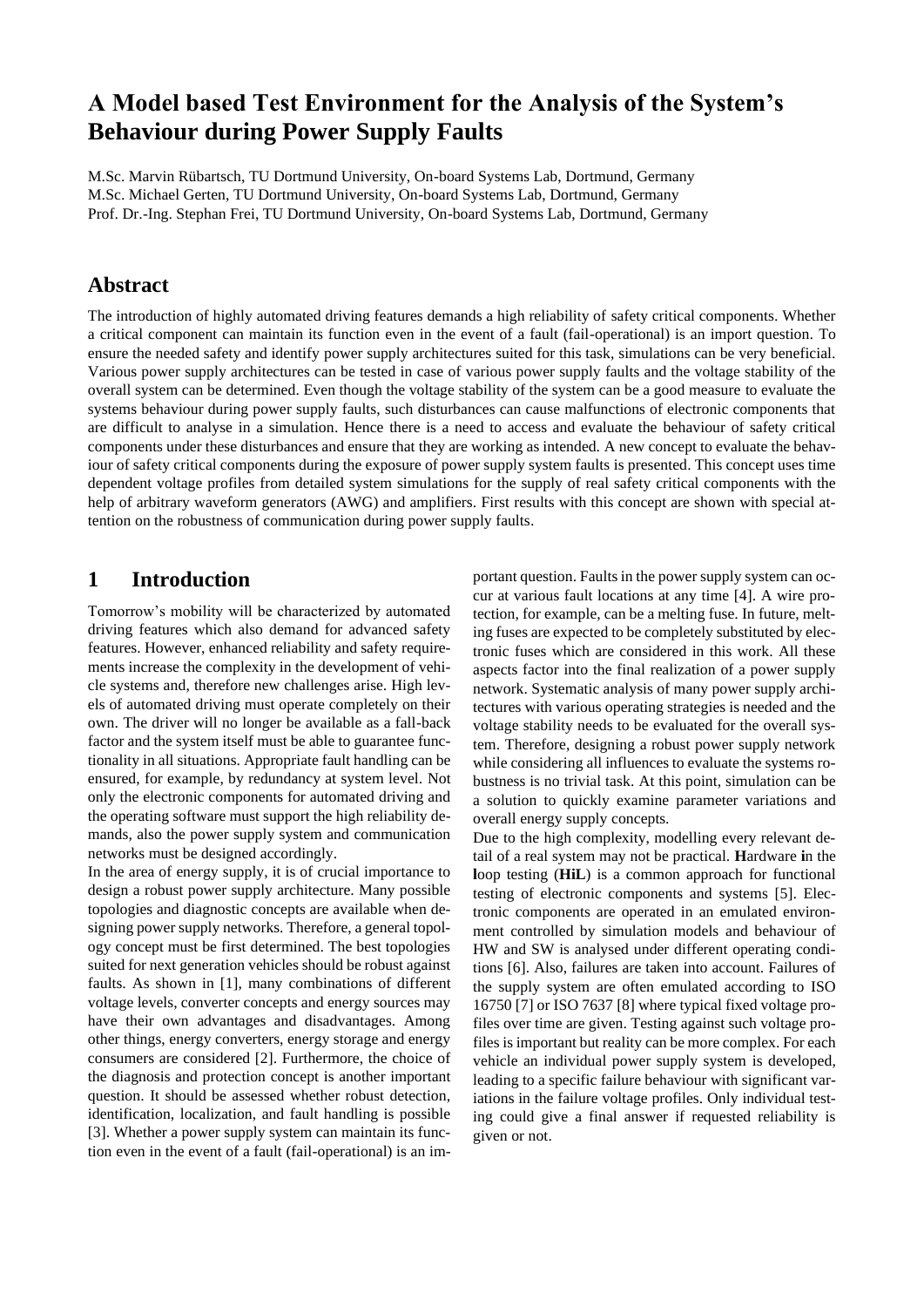The presented work proposes a step towards more realistic testing by enhancing HiL testing with supply system simulation and an emulation system for injecting the supply faults into the electronic components. Special attention should be paid to the on-board communication system.

In the case of highly automated driving features, the communication network must be robust against faults in the same way as the on-board power supply system to ensure the needed safety. Therefore, many different realisations of an on-board communication network can be pursued. Hence, different bus systems must be taken into consideration. The scope of this paper won't discuss the selection of a suited on-board communication network for advanced safety features but will focus on the effects of power supply faults on the communication system.



**Figure 1:** Interaction between the power supply system and the communication network to be evaluated

Figure 1 illustrates the described problem. A component communicating safety critical information could be exposed by various power supply faults at various fault locations.

A simplified power supply network can be seen. The power supply network consists of a starter generator, a battery, two **p**ower **d**istribution **u**nits (**PDU**'s), **e**lectronic **c**ontrol **u**nits (**ECU**) and wires to connect the components. In the overall system various faults can occur. A wiring fault, for example a short circuit, can happen at any location in the power supply system. Also, component faults must be considered. For example, a faulty generator control can lead to a rise in the overall supply voltage of the system and possibly cause malfunctions of a safety critical component.

The interaction between the communication network and the power supply system during fault exposure must be identified. It must be assessed whether a safety critical component is able to transmit safety critical information, for example environment sensing information, even in the event of a fault.

The paper is structured as follows. At first, the overall simulation based testing concept is described. A 12 V power supply network with a redundant power supply concept is chosen. This power supply system is used for demonstration of the overall concept of the test environment for the analysis of real hardware's behaviour during power supply faults. A simulation model is derived from the description of the 12 V power supply network. The simulation model is used to perform a fault simulation in the energy supply system. Taking the interaction between the power supply system and the communication network into account, the simulation results are used to supply a **d**evice **u**nder **t**est (**DUT**) under these fault conditions and the communication lines of the DUT are evaluated.

## **2 Overall Simulation Based Testing Concept**

In this chapter, an exemplary power supply architecture is selected to demonstrate the overall concept. The behaviour of selected components during complex power supply faults should be analysed. For this purpose, a simulation model must be developed. This model should be able to



**Figure 2:** Exemplary power supply system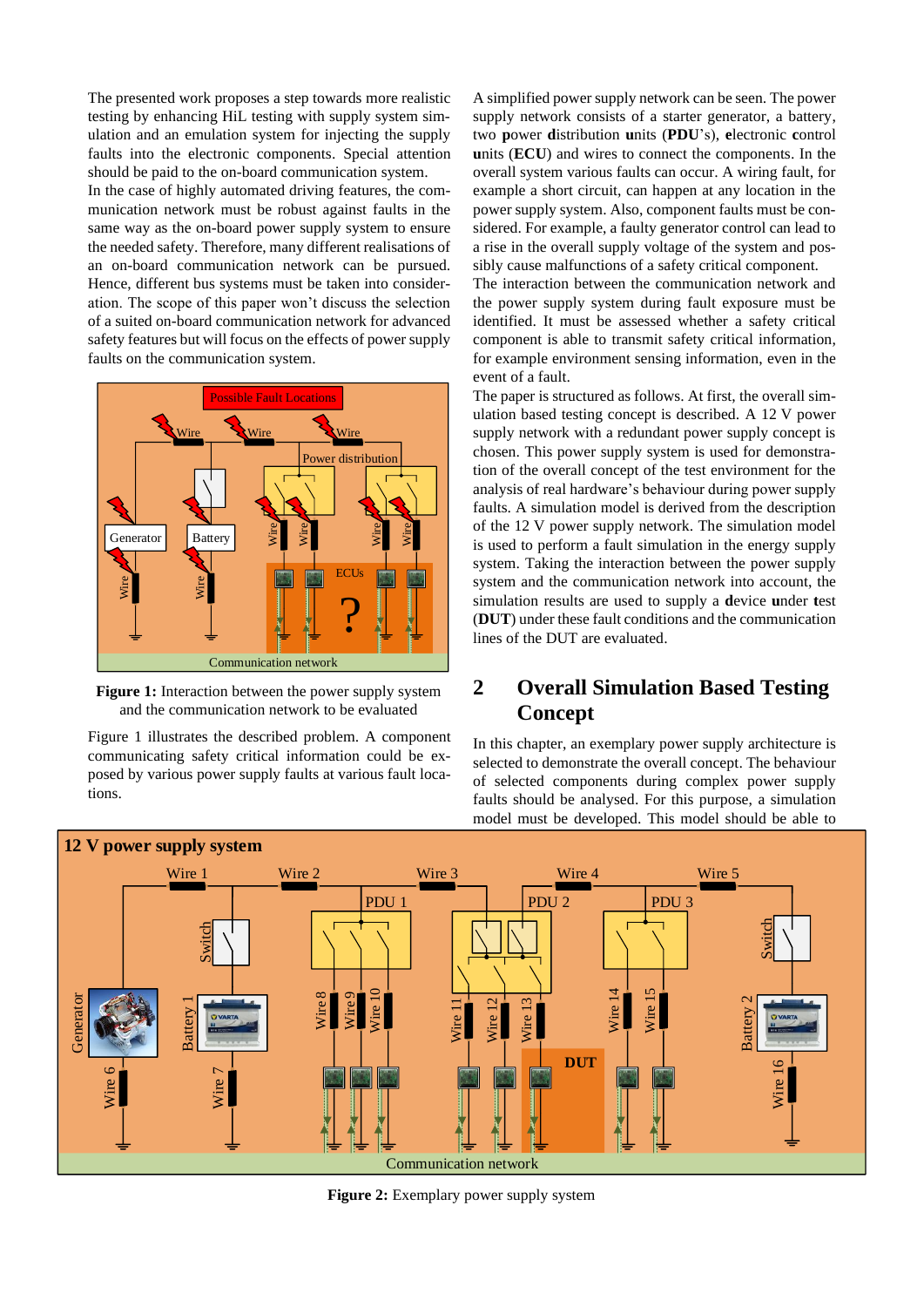simulate various faults of the system. Simulations of possible faults give voltage signals at the different components. These voltage signals are the input for the **a**rbitrary **w**aveform **g**enerators (**AWG**) with amplifiers for the independent flexible supply of critical components.

#### **2.1 Power Supply System**

Figure 2 shows the exemplarily selected 12 V power supply system for demonstration. The system consists of two batteries which could be placed in the front and the back of a car. The two batteries enable a possible redundant supply concept. A generator is used to deliver electrical power for the electronic components and charge the batteries. Several PDUs are used to distribute the power to the various components and disconnect them in the event of a fault. PDU 2 can connect the left and right part of the electrical system in the case of an undervoltage in either partial system. In the investigated scenario, the right switch of the PDU is open, and the partial electrical systems are not connected to each other. The left switch is closed to supply the components connected to the PDU. If the voltage on either side drops below a critical threshold, the switch will be closed, and the partial electrical system will be connected to each other. If the voltage can be stabilized by closing the right switch, the partial electrical systems remain connected. In the overall system all switches can be semiconductor switches or relays. One of the loads on PDU 2 is assumed to be a safety critical load and connected to the communication network. This load is the DUT and is connected to the communication network. The communication network is used to exchange safety critical information, for example the sensor information of the environment sensing, which needs to be robust against faults. Thus, the behaviour and the influence of a power supply fault on the communication lines of this consumer needs to be investigated.

#### **2.2 Modelling of the Power Supply System**

The simulation environment is implemented in Matlab/Simulink and is partly based on modelling concepts presented in [9] and [10]. The models for wires, batteries and the generator model are derived from the reports. Figure 3 shows the model of the power supply system.

The components supplied by the PDUs are modelled as purely ohmic or a mix of ohmic capacitive loads which simulates the static behaviour and a voltage stabilizing capacitor of a typical electronic control unit (ECU). A purely resistive load can be used to model a component like the rear window heating. The generator is assumed to deliver a maximum current of 150 A. The batteries are also modelled with resistances and capacities which simulate the internal resistance of the battery as well as the dynamic behaviour. The parameters for the RC-elements are typical for a battery with a capacity of 80 Ah [11]. The capacitors have values of  $C_1 = 1 \text{ F}$  and  $C_2 = 300 \text{ F}$ . The resistors have values of  $R_1 = R_2 = 3$  m $\Omega$ . The internal resistance <sup>3</sup> of the batteries is is assumed to be 30 mΩ. The **S**tate **o**f **H**ealth (**SoH**) and **S**tate **o**f **C**harge (**SoC**) of the battery can be assumed to be constant for fault simulations since the simulation times are only a couple of seconds [12]. The switches in PDU 2 are modelled as two anti-serial MOSFETs (refer to [1]) and the right switch of the PDU is used to connect the partial electrical systems when the voltage on the left side drops below 6 V. The DUT in this case is also modelled with a capacity to stabilize the input voltage and a resistor to model the static power consumption. The wires are modelled by their resistive and inductive behaviour [13]. Copper is used as the wire material to calculate the resistance in dependence of the length and cross section area. The inductances are estimated to  $1 \mu H/m$ . For Fault simulations various fault models (e.g. a short circuit or an open circuit) have been implemented. For example, a simple model for a short circuit consists of a resistor



**Figure 3: Power supply system model**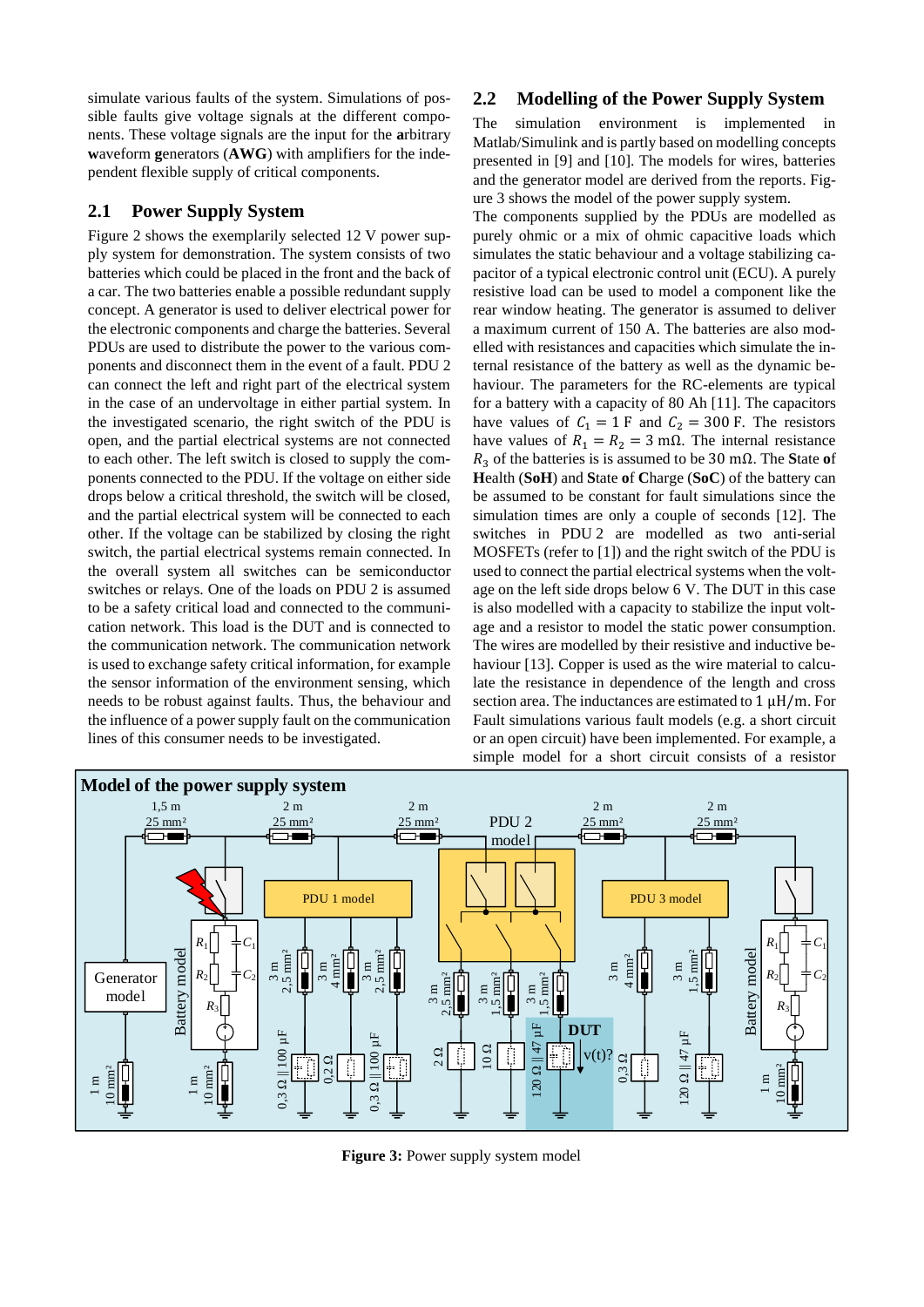switching from a high impedance to a low impedance. Finally, fault simulations can be performed, and the voltage stability can be analysed.

## **2.3 Emulation Concept**

The simulation is performed and delivers the voltage  $v(t)$ directly at the DUT. This voltage should now be emulated by a hardware setup. Figure 4 shows the emulation concept.



**Figure 4:** Emulation concept

The simulation results are converted to a waveform for the AWG and the AWG delivers the control voltage for a power amplifier that finally generates the simulated supply voltage  $v(t)$  obtained at the investigated ECU. The communication of the DUT is analysed.

# **3 Proposed Voltage Emulator**

In this section, the emulator hardware setup and the necessary control process is summarized. Figure 5 shows the setup.



**Figure 5:** Photo of the test setup

The test setup consists of an AWG (Tektronix AFG 3152C) which is controlled by a PC with Matlab. The necessary control signals for the amplifier are directly converted by a script which loads the simulation results and converts them for use with the AWG. The power amplifier used in this setup is a modified Class-AB audio amplifier which can apply voltage changes in the range of  $7 \text{ V}/\mu s$ . The emulator is capable to amplify DC signals. It uses two TDA7293 IC's in a parallel configuration which can supply voltages in a range from  $-50$  V to  $+50$  V and currents up to 13 A (6,5 A per IC). Using additional boards in parallel can emulate even the voltage waveforms of high-power ECUs. The voltage gain of the amplifier amounts 30 dB which is further used to calculate the necessary control signals. Finally, the amplifier is driven by two power supplies to be able to generate the needed voltages in range of  $+50$  V.

## **4 First Demonstrator**

For demonstration, the communication of a microcontroller featuring a CAN-bus communication is investigated. First the DUT and the associated communication setup is presented. Then, a concrete fault scenario for the simulation model is described. The emulation of the power supply system is compared to the simulation result and the communication lines during the exposure are evaluated.

## **4.1 Simplified ECU**

As simplified ECUs two Atmel microcontroller development boards are used. Such components can easily be extended to behave like a real automotive ECU. The microcontrollers are assumed to exchange information over a CAN bus communication. As CAN transceivers 3,3 V CAN bus transceivers (SN65HVD230) are used. The second microcontroller development board is used to read messages from the first one. At the first microcontroller board, the voltage is varied, i.e. it is the DUT. The CAN bus uses a transfer rate of 500 kBits/s. Accordingly, a full CAN frame takes 160 µs to send. The board sends a new frame every 200 µs. Therefore, the CAN bus load amounts 80 %. The current consumption of the microcontroller boards is 100 mA and the input capacitor has a size of 47 μF. Therefore, the DUT is modelled as a 120  $\Omega$  resistor in parallel to a 47 µF capacitor (see Figure 3).

### **4.2 Simulation of the Fault Scenario**

In this section, the investigated fault scenario is described. Critical faults can take place in the energy supply path. Therefore, a short circuit at the left battery (see Figure 3) is considered below. Figure 6 shows the simulation result. The short circuit is assumed to appear at 0 ms.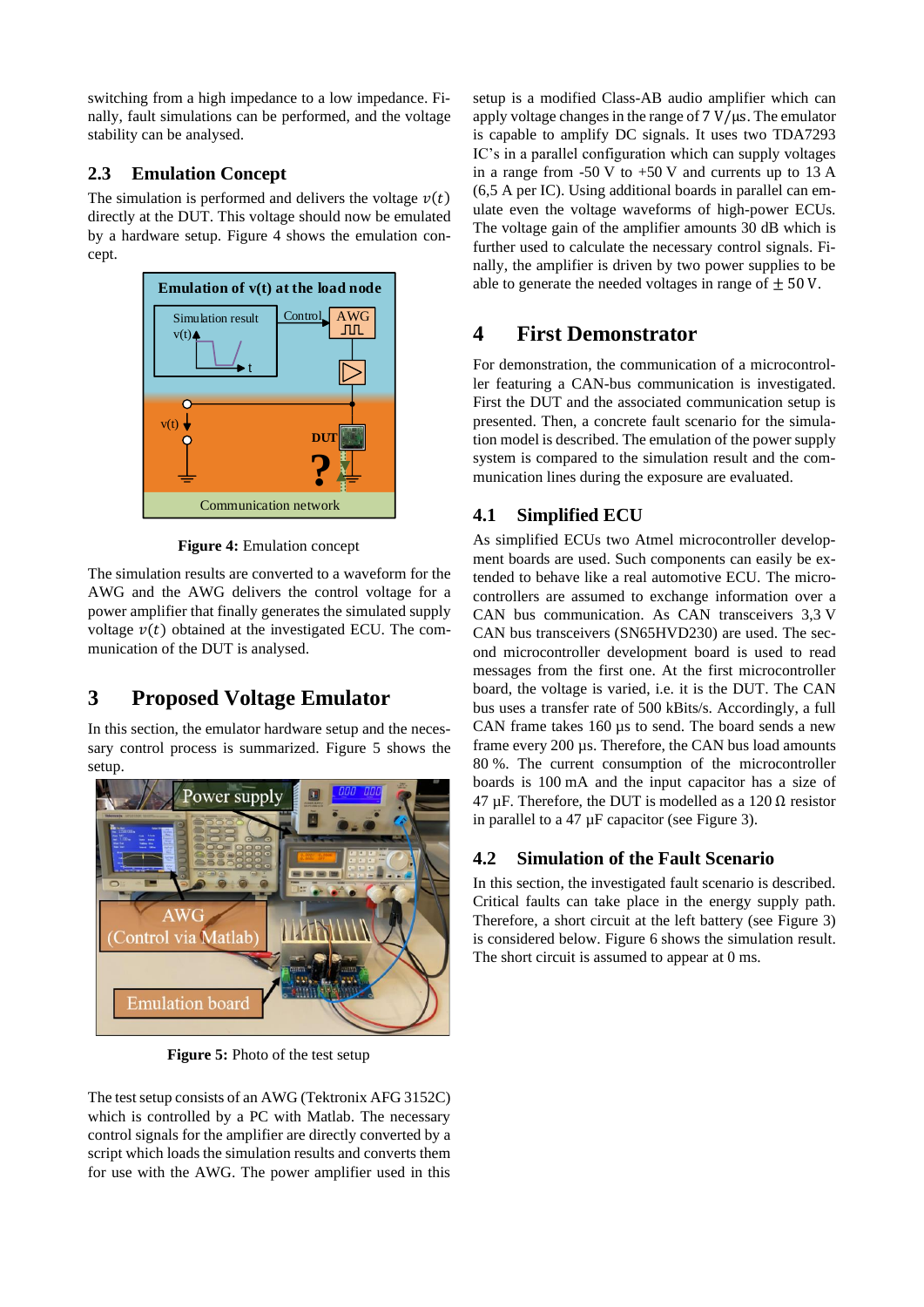

**Figure 6:** Simulation result

As described in chapter 2.1, the left switch of PDU 2 is closed and the right switch to connect the partial electrical systems is open before the fault is injected. Therefore, the voltage at the load will first drop to approximately 0,5 V. Then, it is assumed that after 3 ms the switch of PDU 2 connects the partial systems. The voltage rises to around 2 V with a short peak voltage of 5 V. Finally, the electronic fuse at the battery detects and isolates the fault and the short circuit is disconnected after another 3 ms. Due to the switching of the fuse, the voltage shows a peak at around 20 V and returns finally to 12 V.

#### **4.3 Emulation of the Fault Scenario**

The fault voltage found in the simulation described in 4.2 is used now as supply voltage for the DUT microcontroller board. The comparison of the simulation results with the measured voltage at the input terminals can be seen in Figure 7.



**Figure 7:** Comparison of the emulated and simulated waveform

A deviation in the peak voltage after the triggering of the battery fuse can be observed. This is because the microcontroller board is a very low power load and the amplifier cannot control the voltage jump of such small loads. A better controller would be required to reduce the overshot.

#### **4.4 Assessment of the Communication**

In the last step, the communication is analyzed. Therefore, the CAN-High and CAN-Low signals are measured, and the differential signal is calculated. Figure 8 shows the comparison of the emulated power supply voltage, the internal DUT voltage as well as the differential CAN bus signal.



Figure 8: Evaluation of communication under emulated supply conditions

The internal DUT voltage is measured after the protection circuit of the microcontroller board. The microcontroller board has an internal reverse polarity protection diode. Therefore, the internal DUT voltage varies from the emulation voltage at the input terminals. The internal DUT voltage offers a better understanding of what is happening on the communication lines.

The reverse protection diode prevents the input capacitance from discharging over the emulation board. Therefore, the internal voltage drops slower than the emulated voltage at the input terminals. After reaching approximately 5 V, the differential CAN-level drops slowly as well. At about 6 ms the communication fails and the DUT cannot send messages anymore. Even though the supply voltage rises again, the DUT still needs 13 ms until it has restarted. During the exposure of the fault, the communication fails for a total of approximately 14 ms.

### **5 Conclusion and Outlook**

In this contribution a new model-based test setup for the detailed analysis of electronic system's behaviour during complex power supply faults has been introduced.

An exemplarily power supply system has been presented and a model for this system has been derived. The modelbased fault analysis offers a much wider range of fault scenarios than the commonly used test standards can provide. Using this information for feeding a voltage emulator a link